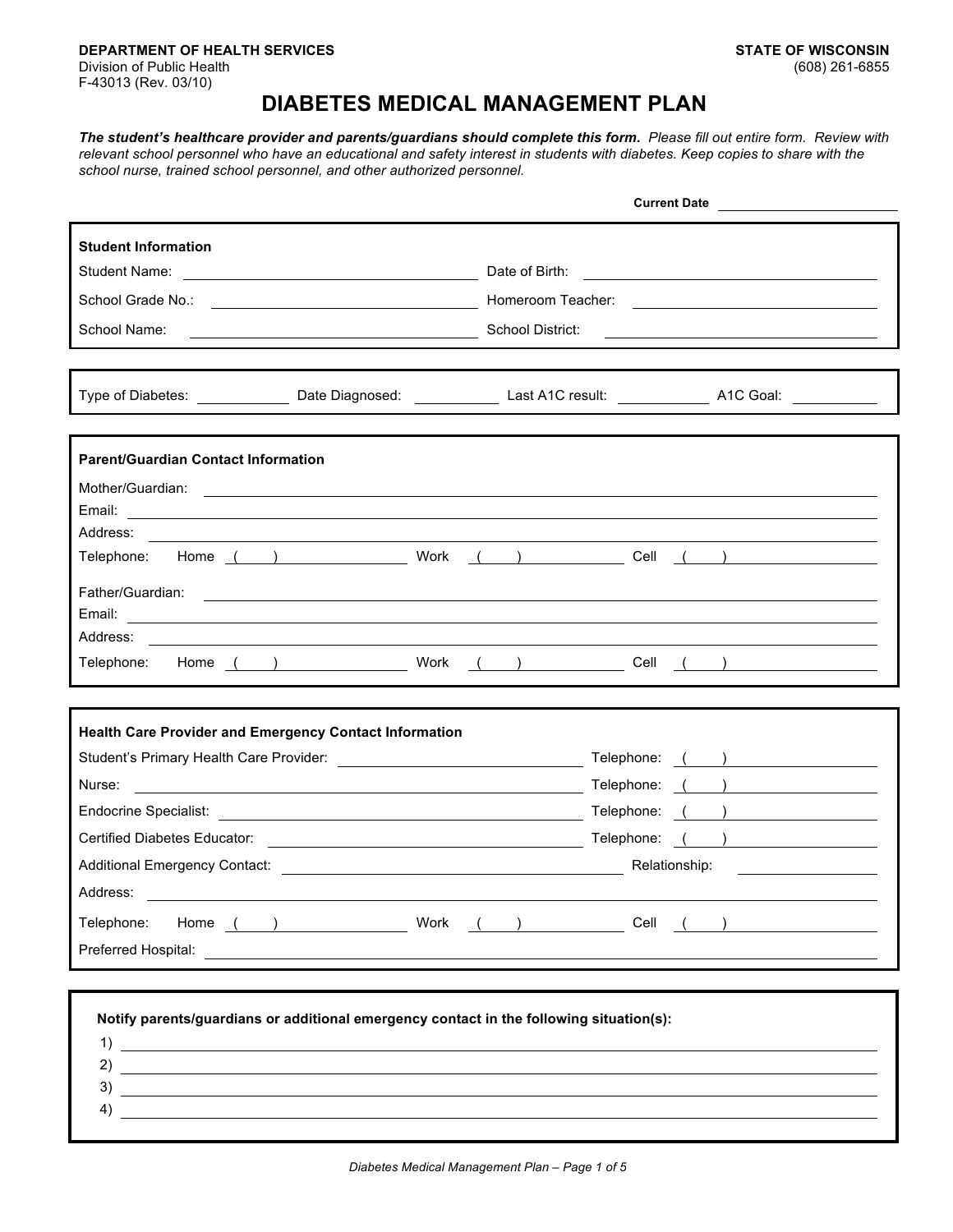| LOW BLOOD GLUCOSE/HYPOGLYCEMIA<br>Symptoms of low blood glucose (check most common for student):<br>MILD $to$<br><b>MODERATE to</b><br>■Mood/behavior change<br>$\Box$ Hungry<br>Shaky/weak/clammy<br>$\Box$ Inattentive/spacey<br>□ Blurred vision/glassy eyes<br>Slurred/garbled speech<br>□ Dizzy/headache<br>$\Box$ Anxious/irritable<br>□ Sweaty/flushed/hot<br>$\Box$ Numbness or tingling around lips<br>$\Box$ Tired/drowsy<br>$\Box$ Poor coordination<br>$\Box$ Fast heartbeat<br>$\square$ Unable to concentrate<br>$\Box$ Pale skin color<br>$\Box$ Personality change<br>□ Other: ___________<br>$\Box$ Other: $\_\_$<br>$\Box$ Usually has no symptoms<br>$\Box$ Usually has no symptoms | <b>SEVERE</b><br>Confused/unable to follow commands<br>Unable to swallow<br>□ Unable to awaken (unconscious)<br>$\Box$ Seizure<br>$\Box$ Convulsion                                                                                                 |  |
|--------------------------------------------------------------------------------------------------------------------------------------------------------------------------------------------------------------------------------------------------------------------------------------------------------------------------------------------------------------------------------------------------------------------------------------------------------------------------------------------------------------------------------------------------------------------------------------------------------------------------------------------------------------------------------------------------------|-----------------------------------------------------------------------------------------------------------------------------------------------------------------------------------------------------------------------------------------------------|--|
| Treatment of low blood glucose (Check all that apply):<br>$\Box$ Give grams carbohydrate of one of the following (check all that apply):<br>$\Box$<br>$\frac{1}{\sqrt{1-\frac{1}{2}}}$ oz milk<br>grams of glucose gel<br>$\Box$<br>ΙI<br>oz fruit juice<br>Recheck blood glucose in 15 minutes<br>OR $\Box$ Other:<br>□ If blood glucose is less than _______ mg/dL, give another ______ grams of carbohydrate<br>Students using a continuous glucose monitor must always use a finger stick glucose reading to confirm low blood glucose.                                                                                                                                                            | $\Box$ Other:<br>glucose tablets<br>$\Box$ Other:                                                                                                                                                                                                   |  |
| $\Box$ Not applicable<br><b>GLUCAGON</b> (check all that apply):<br>□ Administer Glucagon if student is: confused/unable to follow commands, unable to swallow, unable to awaken<br>(unconscious), or having a seizure or convulsion<br>Glucagon Dose (check): 0.5 mg or 1.0 mg<br>Injection site (check): $\Box$ arm $\Box$ thigh $\Box$ other<br>If student uses an insulin pump and exhibits symptoms of severe low blood glucose, in addition to giving Glucagon:<br>$\Box$ Disconnect tubing from student<br>$\Box$ Suspend insulin pump<br>$\Box$ Other:                                                                                                                                         |                                                                                                                                                                                                                                                     |  |
| HIGH BLOOD GLUCOSE/HYPERGLYCEMIA<br>Symptoms of high blood glucose (check most common for student):<br>MILD $to$<br><b>MODERATE to</b><br>Frequent urination/bedwetting<br>$\prod$ Mild symptoms, and<br>Extreme thirst/dry mouth<br>□ Nausea/vomiting<br>$\Box$ Sweet, fruity breath<br>$\Box$ Stomach pain/cramps<br>$\Box$ Tiredness/fatigue<br>$\Box$ Dry/itchy skin<br>$\Box$ Increased hunger<br>$\Box$ Unusual weight loss<br>$\Box$ Blurred vision<br>$\Box$ Flushed skin<br>$\Box$ Lack of concentration<br>□ Other: ________________________                                                                                                                                                 | <b>SEVERE</b><br>$\Box$ Mild and moderate symptoms, and<br>$\Box$ Labored breathing<br>$\Box$ Weakness<br>$\Box$ Confusion<br>$\Box$ Unconsciousness                                                                                                |  |
| Treatment of high blood glucose (check all that apply):<br>□ Provide correction/supplemental dose of insulin (see Insulin and Insulin Pump sections)<br>$\Box$ If blood glucose is: ______________ mg/dL and/or if student is sick $\Rightarrow$ check ketones in (check): $\Box$ urine $\Box$ blood<br>□ Blood glucose ≥ _______ mg/dL without ketones recheck blood glucose level in (check): □ 2 hour<br>$\Box$ Blood glucose $\geq$ _____ mg/dL with ketones (check below):                                                                                                                                                                                                                        |                                                                                                                                                                                                                                                     |  |
| If ketones are:<br><b>Trace/Small</b><br>$\Box$ Allow free bathroom access<br>$\Box$ Encourage water and/or other sugar-free fluids<br>Recheck blood glucose levels in 2 hours<br>Recheck ketones in 2 hours<br>$\Box$ Other:<br>Students using a continuous glucose monitor must always use a finger stick glucose reading to confirm high blood glucose.                                                                                                                                                                                                                                                                                                                                             | Moderate/Large<br>$\Box$ Allow free bathroom access<br>$\Box$ Encourage water and/or other sugar-free fluids<br>$\Box$ Call parents/guardians<br>Arrange for student to be taken home and/or to see his/her<br>healthcare provider<br>$\Box$ Other: |  |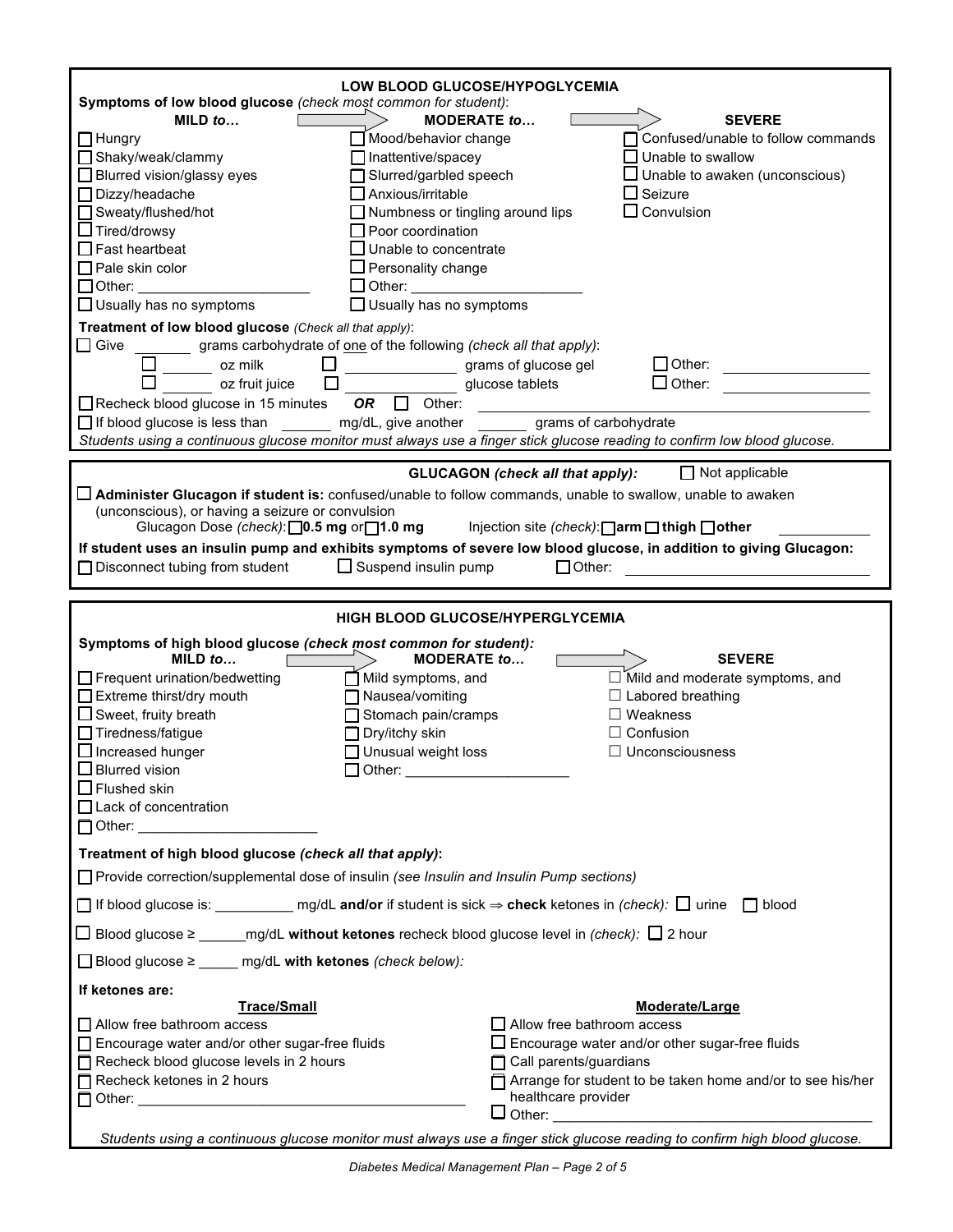| <b>BLOOD GLUCOSE MONITORING</b>                                                                                                                                                                                                                                                              | $\Box$ Not applicable                                                                                                                       |
|----------------------------------------------------------------------------------------------------------------------------------------------------------------------------------------------------------------------------------------------------------------------------------------------|---------------------------------------------------------------------------------------------------------------------------------------------|
| Name of glucose monitor:                                                                                                                                                                                                                                                                     |                                                                                                                                             |
| $\Box$ Yes<br>Student will test at school.<br>$\Box$ No                                                                                                                                                                                                                                      |                                                                                                                                             |
| Student can perform own blood glucose check. □ Yes □ No Exceptions: ____________________                                                                                                                                                                                                     |                                                                                                                                             |
| Target blood glucose range: _____________ to _______________ mg/dL                                                                                                                                                                                                                           |                                                                                                                                             |
| Routine glucose monitoring at school (check all that apply):<br>□ Before breakfast<br>□ Before morning snack □ Before lunch                                                                                                                                                                  | $\Box$ Before afternoon snack                                                                                                               |
| Additional glucose monitoring at school (check all that apply):<br>$\Box$ Before physical activity/physical education<br>□ After physical activity/physical education □ Symptoms of high blood glucose<br>$\Box$ Symptoms of low blood glucose<br>$\Box$ When student is sick                | $\Box$ During physical activity/physical education                                                                                          |
| <b>CONTINUOUS GLUCOSE MONITORS (CGM)</b>                                                                                                                                                                                                                                                     | $\Box$ Not applicable                                                                                                                       |
| Treatment decisions and diabetes care plan adjustments should never be made based on CGM results.                                                                                                                                                                                            |                                                                                                                                             |
| Name of CGM:<br><u> 1980 - Jan Samuel Barbara, martin di</u>                                                                                                                                                                                                                                 |                                                                                                                                             |
| □ CGM alert for low blood glucose is set at ______ mg/dL                                                                                                                                                                                                                                     | □ CGM alert for high blood glucose is set at mg/dL                                                                                          |
| Check blood glucose by finger stick in these situations (check all that apply):<br>Any high or low glucose alert<br>$\Box$ Any symptoms of low or high blood glucose<br><b>Additional comments:</b>                                                                                          | Before insulin or medication is used to lower glucose<br>$\Box$ Any time the CGM system is not working                                      |
|                                                                                                                                                                                                                                                                                              |                                                                                                                                             |
| <b>SICK DAY</b>                                                                                                                                                                                                                                                                              |                                                                                                                                             |
| If a Student comes to school sick or becomes sick at school (do the following):                                                                                                                                                                                                              |                                                                                                                                             |
| • Offer sugar-free fluids<br>• Check blood glucose<br>· Call parents/guardians<br>• Check ketones                                                                                                                                                                                            | • Arrange for student to be excused from school<br>$\cdot$ Other:                                                                           |
|                                                                                                                                                                                                                                                                                              |                                                                                                                                             |
| DIABETES SUPPLIES TO BE KEPT AT SCHOOL                                                                                                                                                                                                                                                       |                                                                                                                                             |
| □ Blood glucose monitor, blood glucose test strips, batteries for monitor<br>$\Box$ Lancet device, lancets, gloves<br>$\Box$ Urine/blood ketone testing supplies<br>$\Box$ Insulin vials and syringes<br>$\Box$ Insulin pump supplies<br>$\Box$ Insulin pen, pen needles, insulin cartridges | $\Box$ Fast-acting source of glucose<br>$\square$ Carbohydrate containing snack<br>Glucagon emergency kit<br>$\Box$ Other:<br>$\Box$ Other: |
|                                                                                                                                                                                                                                                                                              |                                                                                                                                             |
| <b>ORAL MEDICATION</b><br>Name of medication, dose and schedule (list):                                                                                                                                                                                                                      | $\Box$ Not applicable                                                                                                                       |
| 1.<br><u> 1989 - Johann Stoff, deutscher Stoffen und der Stoffen und der Stoffen und der Stoffen und der Stoffen und der</u>                                                                                                                                                                 |                                                                                                                                             |
|                                                                                                                                                                                                                                                                                              |                                                                                                                                             |
|                                                                                                                                                                                                                                                                                              |                                                                                                                                             |
|                                                                                                                                                                                                                                                                                              |                                                                                                                                             |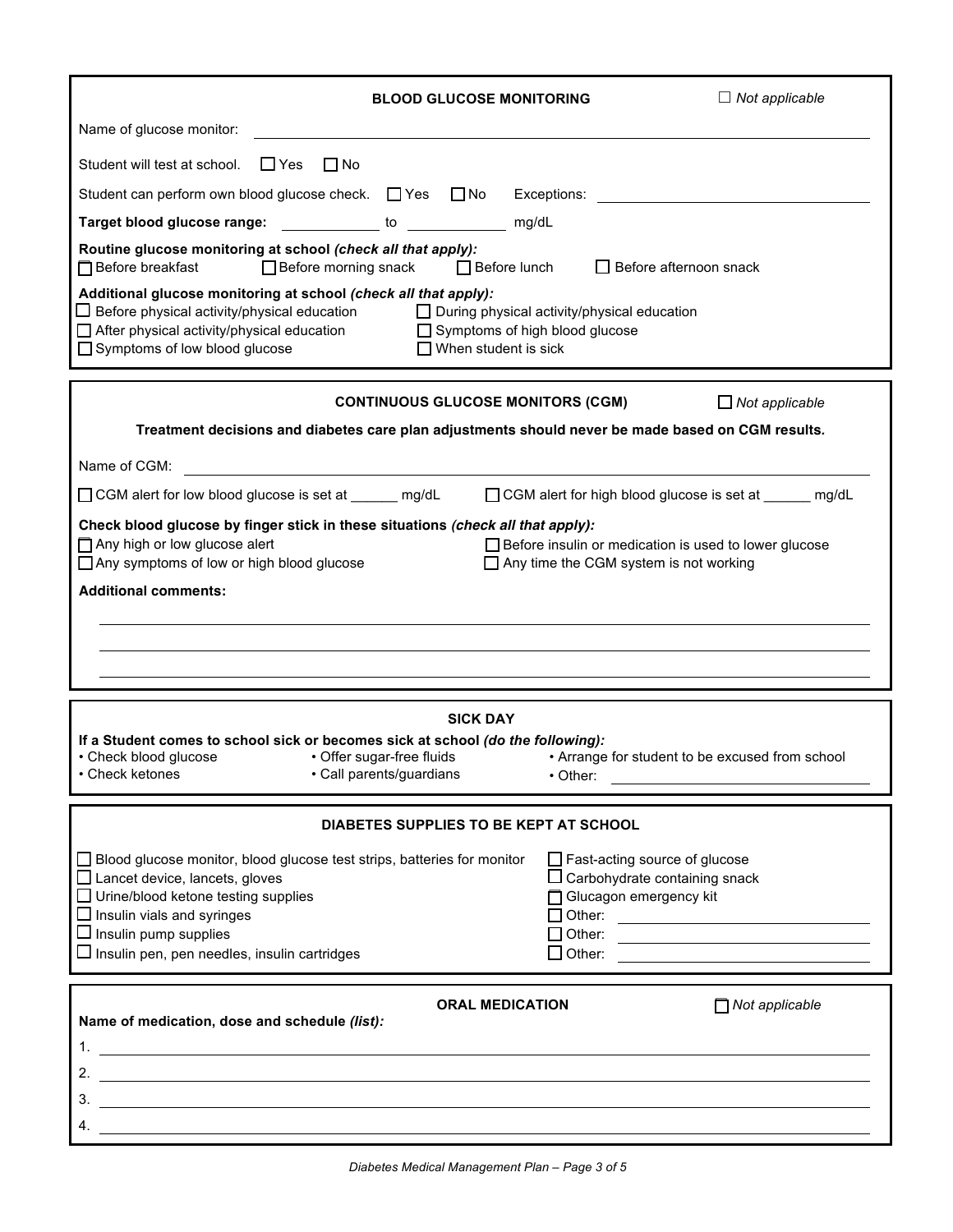|                                                                                                                                                                                                                                                                                                                                                                                                                                                                                                                                               | $\Box$ Not applicable<br><b>INSULIN</b>                                                                                                                                                                                              |  |
|-----------------------------------------------------------------------------------------------------------------------------------------------------------------------------------------------------------------------------------------------------------------------------------------------------------------------------------------------------------------------------------------------------------------------------------------------------------------------------------------------------------------------------------------------|--------------------------------------------------------------------------------------------------------------------------------------------------------------------------------------------------------------------------------------|--|
| Insulin required and delivered by $(check): \Box$ Syringe/Vial                                                                                                                                                                                                                                                                                                                                                                                                                                                                                | □ Pre-filled Syringe<br>$\Box$ Insulin Pen<br>$\Box$ Insulin Pump                                                                                                                                                                    |  |
| Type of Insulin used:<br>□ Rapid/short: Humalog / Novolog / Apidra (circle) □ Intermediate/NPH: Humulin / Novolin (circle)<br>$\Box$ Regular: Humulin / Novolin (circle)                                                                                                                                                                                                                                                                                                                                                                      | Long: Glargine (Lantus) / Detemir (Levemir) (circle)                                                                                                                                                                                 |  |
| Insulin to be given by:<br>□ Approved School Personnel □ Student                                                                                                                                                                                                                                                                                                                                                                                                                                                                              | $\Box$ Other $\_\_\_\_\_\_\_\_\_\_\_\_$<br>$\square$ Parent                                                                                                                                                                          |  |
| Student skills for using insulin (check all that apply):<br>$\Box$ Counts and calculates carbohydrates<br>□ Determines correct insulin dose for carbohydrates consumed                                                                                                                                                                                                                                                                                                                                                                        | $\Box$ Draws up correct insulin dose<br>$\Box$ Gives own injection                                                                                                                                                                   |  |
| Insulin required for (check):<br>□ AM Snack<br>$\Box$ Breakfast<br>Give Insulin (check): $\Box$ Before eating (eat within 5 minutes) $\Box$ After eating (give insulin 10 minutes after meal)                                                                                                                                                                                                                                                                                                                                                 | $\square$ PM Snack<br>$\Box$ Lunch<br>$\Box$ Other                                                                                                                                                                                   |  |
|                                                                                                                                                                                                                                                                                                                                                                                                                                                                                                                                               |                                                                                                                                                                                                                                      |  |
| <b>Insulin Dose for Meals</b><br>$\Box$ Fixed Insulin Dose OR                                                                                                                                                                                                                                                                                                                                                                                                                                                                                 | □ Flexible Insulin Dose                                                                                                                                                                                                              |  |
| • FIXED Insulin Dose:<br>_units, if blood glucose is______ to ______ mg/dL<br>$\mathcal{L}(\mathcal{L})$<br>_____units, if blood glucose is_______ to _______ mg/dL __________units, if blood glucose is_______ to _______ mg/dL<br>• FLEXIBLE Insulin Dose: (Total dosage of insulin = insulin for food + correction insulin dose):<br>$\square$ ___________ units per carbohydrate serving $\,\,\mathrm{OR}$                                                                                                                                | _____units, if blood glucose is______ to ______ mg/dL<br>_units, if blood glucose is______ to ______ mg/dL      _____units, if blood glucose is______ to ______ mg/dL<br>1 unit for __________ grams of carbohydrate                 |  |
| A standard insulin correction dose is ________________ units per _______________ mg/dL above _____________ mg/dL                                                                                                                                                                                                                                                                                                                                                                                                                              |                                                                                                                                                                                                                                      |  |
| <b>Insulin Correction Scale:</b><br>_units, if blood glucose is______ to ______ mg/dL<br>_units, if blood glucose is_______ to _______ mg/dL                                                                                                                                                                                                                                                                                                                                                                                                  | _____units, if blood glucose is______ to ______ mg/dL<br>_units, if blood glucose is_______ to _______ mg/dL_     _____units, if blood glucose is_______ to ______ mg/dL<br>______units, if blood glucose is_______ to _______ mg/dL |  |
| Insulin for Correction: Non Meal Time $\Box$ Not applicable $\Box$ Applicable (see options and criteria below):                                                                                                                                                                                                                                                                                                                                                                                                                               |                                                                                                                                                                                                                                      |  |
| $\Box$ Use insulin correction scale above $\Box$ Use calculated insulin correction dose above<br><b>Options:</b><br>Criteria for giving extra insulin for correction (check all that apply):<br>$\Box$ Extra insulin is given if it has been more than 2 hours since<br>$\Box$ Blood glucose must be checked in 2 hours after<br>last dose was given and it is not a meal<br>correction dose is given<br>$\Box$ Notify parents when extra doses are given at school<br>□ Do not exceed 2 extra doses in one school day<br>$\Box$ Other $\Box$ |                                                                                                                                                                                                                                      |  |
| <b>Insulin Pump:</b> $\Box$ Not applicable $\Box$ Applicable (continue below)                                                                                                                                                                                                                                                                                                                                                                                                                                                                 |                                                                                                                                                                                                                                      |  |
| $\Box$ Used Bolus Calculator OR $\Box$ Bolus dosage as indicated below<br><b>Insulin for Pump:</b><br>Breakfast:<br>units/gram<br>Morning snack:<br>units/gram<br><u> 1980 - Johann Barbara, martxa a</u><br>Lunch:<br>units/gram                                                                                                                                                                                                                                                                                                             | Afternoon snack:<br>units/gram<br>units/gram<br>Dinner:<br>units/gram<br>Evening snack:                                                                                                                                              |  |
| Student pump abilities/skills (check all that apply):<br>Counts and calculates carbohydrates<br>Boluses correct amount for carbohydrate consumed<br>Changes infusion set/prepares reservoir and tubing<br>Inserts new infusion set                                                                                                                                                                                                                                                                                                            | Disconnects pump<br>Reconnects pump infusion set<br>Performs temporary basal changes<br>Troubleshoots alarms or malfunctions                                                                                                         |  |
| Student may disconnect insulin pump during (check all that apply):                                                                                                                                                                                                                                                                                                                                                                                                                                                                            | □ Vigorous sports □ Shower<br>$\Box$ Other                                                                                                                                                                                           |  |
| $\square$ If insulin pump fails for any reason, call parents/guardians/healthcare provider (see insulin correction dose above)                                                                                                                                                                                                                                                                                                                                                                                                                |                                                                                                                                                                                                                                      |  |
| <b>SIGNATURE ADDENDUM</b><br>This is an addendum to the original Diabetes Medical Management Plan. The changes listed above for the Insulin and Insulin<br>Pump sections replaces any previous information.                                                                                                                                                                                                                                                                                                                                   |                                                                                                                                                                                                                                      |  |
| <b>SIGNATURE</b> - Heath Care Provider                                                                                                                                                                                                                                                                                                                                                                                                                                                                                                        | Date                                                                                                                                                                                                                                 |  |
| <b>SIGNATURE</b> - Parent/Guardian                                                                                                                                                                                                                                                                                                                                                                                                                                                                                                            | Date                                                                                                                                                                                                                                 |  |